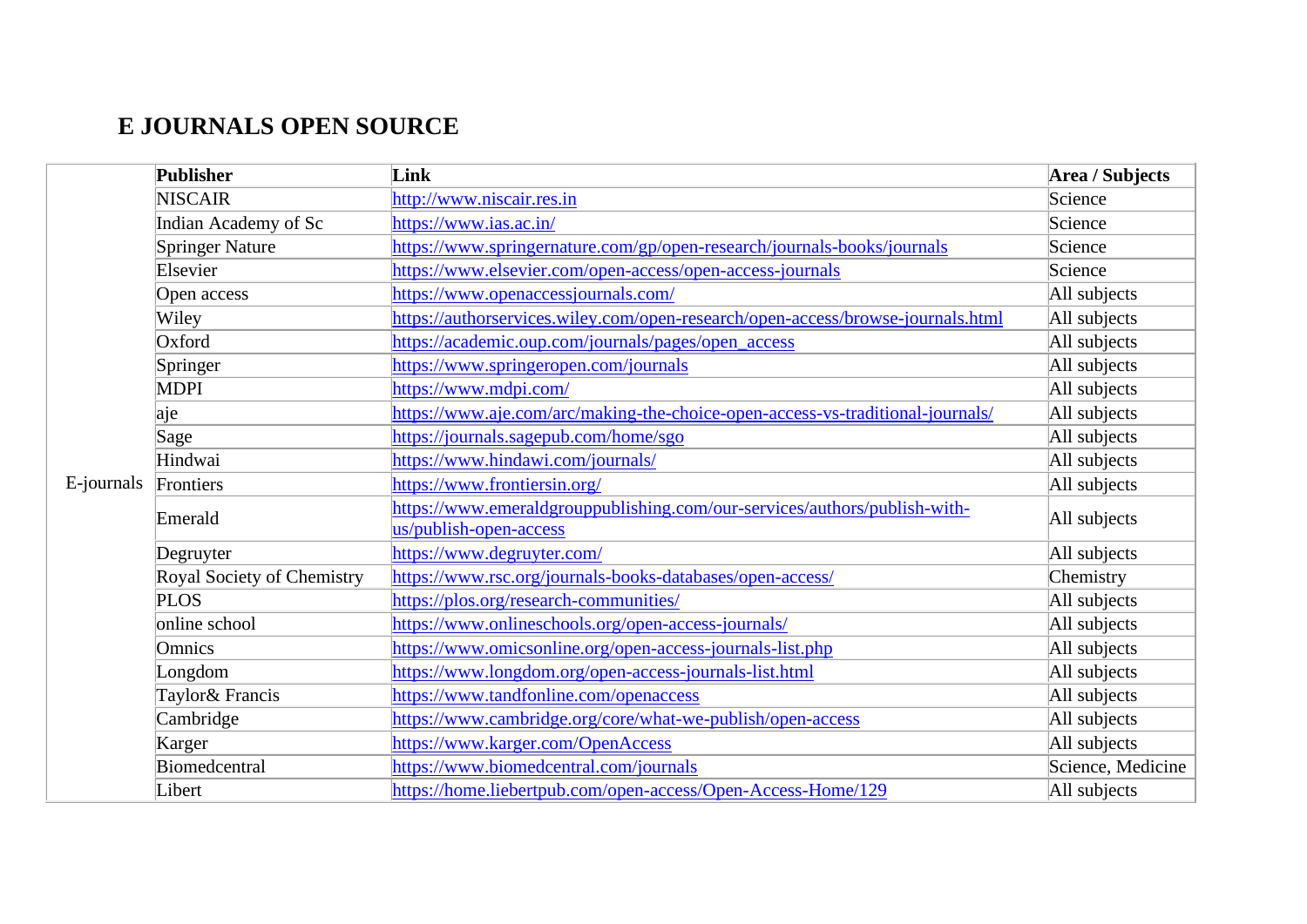|                      | Science open                        | https://www.scienceopen.com/                                         | Science, Medicine                           |
|----------------------|-------------------------------------|----------------------------------------------------------------------|---------------------------------------------|
|                      | Wrold scientific                    | https://www.worldscientific.com/page/open                            | All subjects                                |
|                      | <b>J</b> stor                       | https://about.jstor.org/oa-and-free/                                 | All subjects                                |
|                      | Sci Med central                     | https://www.jscimedcentral.com/journals.php                          | All subjects                                |
|                      | Scientific Research                 | https://www.scirp.org/journal/OpenAccess.aspx                        | All subjects                                |
|                      | Royal society                       | https://royalsociety.org/journals/authors/which-journal/open-access/ | All subjects                                |
|                      | <b>SWAYAM</b>                       | https://swayam.gov.in/NPTEL                                          | All Subjects                                |
| <b>MOOCS</b>         | <b>NPTEL</b>                        | https://nptel.ac.in/                                                 | Engineering $\&$<br>Science &<br>Humanities |
|                      | EdX                                 | https://www.edx.org/                                                 | All Subjects                                |
| Courseware           | <b>MIT Courseware</b>               | https://ocw.mit.edu/index.htm                                        | All Subjects                                |
|                      | Doabooks                            | https://www.doabooks.org/                                            | All Subjects                                |
|                      | Pdf drive                           | https://www.pdfdrive.com/                                            | All Subjects                                |
|                      | Free ebooks                         | https://www.free-ebooks.net/                                         | All Subjects                                |
| $E-Book$             | Gutenberg                           | https://www.gutenberg.org/                                           | All Subjects                                |
|                      | Many books                          | https://manybooks.net/                                               | All Subjects                                |
|                      | Open culture                        | https://www.openculture.com/free_ebooks                              | All Subjects                                |
|                      | Kobo                                | https://www.kobo.com/us/en/p/free-ebooks                             | All Subjects                                |
|                      | Sodhganga                           | https://shodhganga.inflibnet.ac.in/                                  |                                             |
|                      | Dart-europe                         | https://www.dart-europe.org/basic-search.php                         |                                             |
|                      | <b>NDLTD</b>                        | http://www.ndltd.org/                                                |                                             |
| Theses $&$           | Open access theses<br>dissertations | https://oatd.org/                                                    |                                             |
| <b>Dissertations</b> | Tezpur univ                         | http://www.tezu.ernet.in/Library/LibraryOldWebsite/thesis.htm        |                                             |
|                      | AGRIS                               | https://agris.fao.org/agris-search/index.do                          |                                             |
|                      | <b>NCBI</b>                         | https://pubmed.ncbi.nlm.nih.gov/                                     |                                             |
|                      | Infoport                            | https://infoport.inflibnet.ac.in/                                    |                                             |
|                      | NDL                                 | https://ndl.iitkgp.ac.in/                                            |                                             |